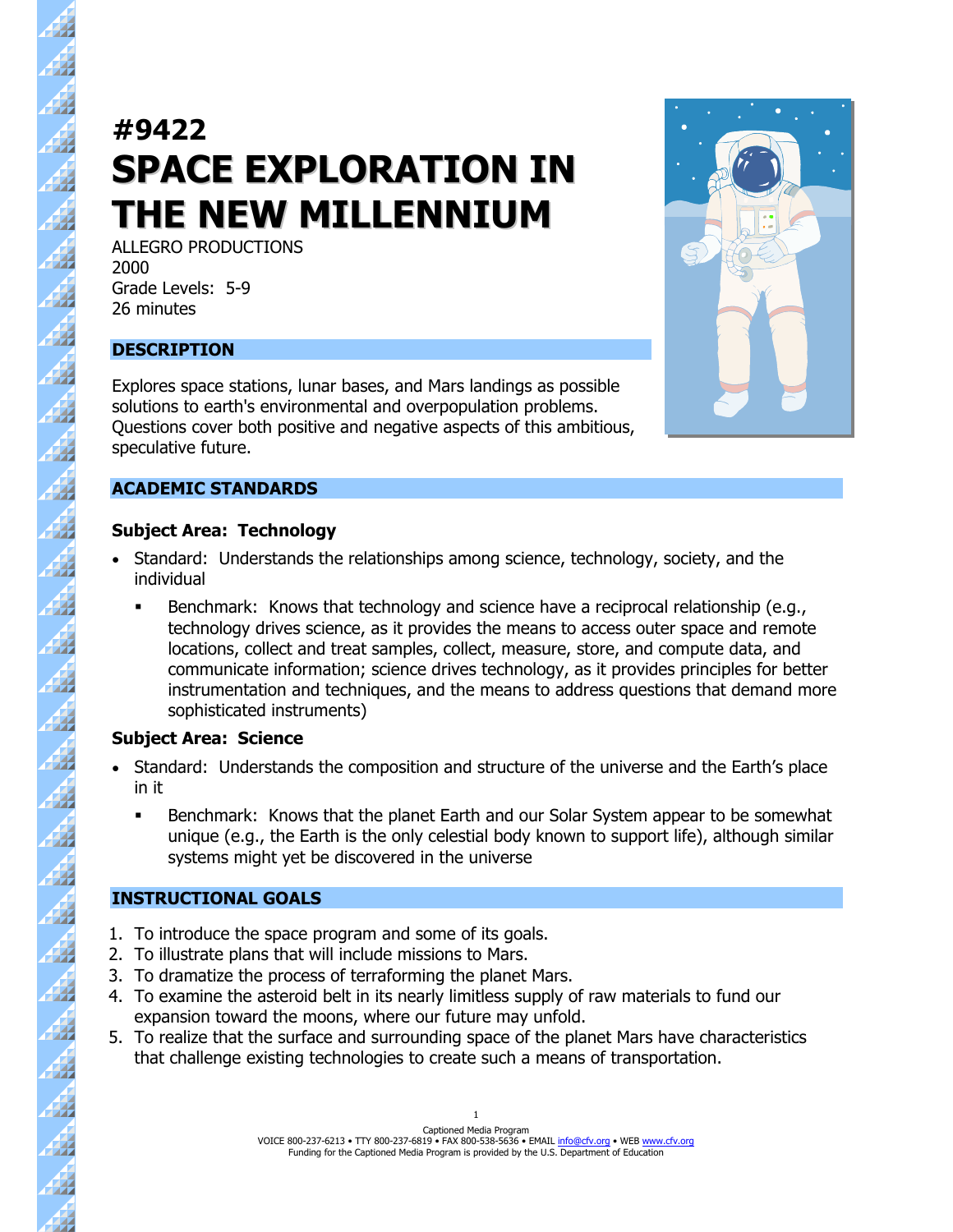### **BACKGROUND INFORMATION**

 The next century will probably bring more of the same social problems we're now facing. Overcrowding and pollution may increase. However, dramatic solutions are being proposed and worked out that may change life here on earth forever as we venture beyond the atmosphere of our planet into space. The moon, Mars, and the asteroids are within our reach; and within the next 20 years, we will have taken steps on a path that will ultimately reach the stars.



 This video takes an in-depth look at the space program and some of its goals. First steps in the form of faster, lighter rockets that will reduce costs by a factor of 10 have already been taken. The International Space Station is well on its way to being completed. From there, we'll travel to the moon.

#### **VOCABULARY**

- 1. analyzed 11. orbit
- 2. compound 12. photosynthesis
- 3. deployed 13. population
- 4. fusion 14. radiation

 $\overline{A}$ 

4

 $\mathbf{A}$ 

 $\vec{A}$ 

44

11

44

4

44

- 5. greenhouse gases 15. realign
- 6. hostile 16. reclaiming
- 7. inefficient 17. resources
- 8. insulation 18. strains
- 9. lunar 19. terraforming
- 10. meteorites 20. velocity

# **AFTER SHOWING**

# **Discussion Items and Questions**

- 1. What are we doing about the increasing population?
- 2. If you were a scientist, what problem would you be working on, chiefly?
- 3. What are some problems on earth the video did not mention?
- 4. How will going into space help us here on earth?
- 5. Have students compare the earth to a spaceship.
- 6. Discuss how the future is created by the actions of today, and ask students to suggest methods that might influence the outcome.

# **Applications and Activities**

- 1. Have students research plans for colonizing Mars and report their findings.
- 2. Assign an essay in which students describe the future as they imagine it to be.